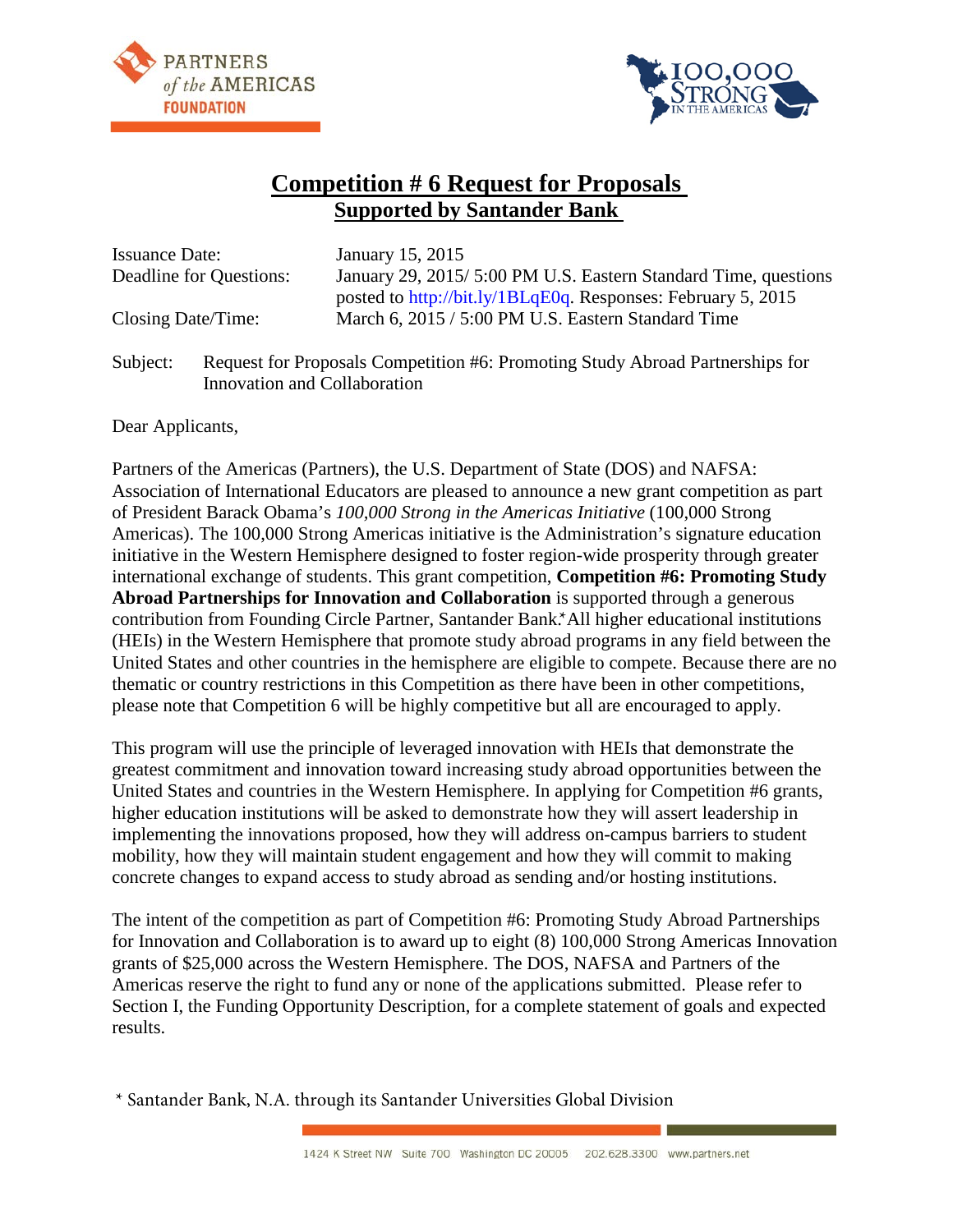



# **Table of Contents**

 $\mathcal{L}_{\rm{eff}}$  and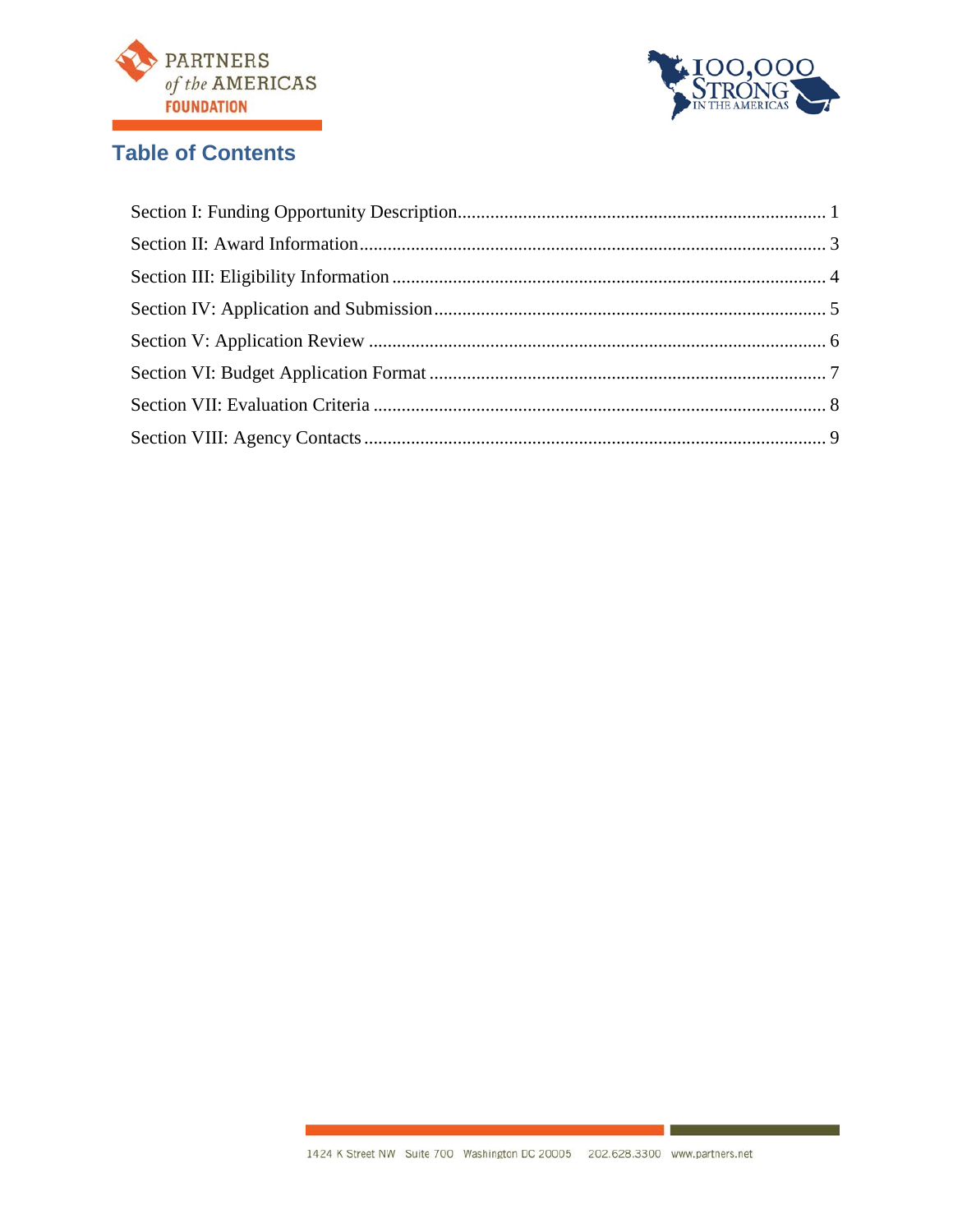



# **Section I: Funding Opportunity Description**

### *1. Background*

The future of the people and nations of the Americas is inextricably linked. *100,000 Strong in the Americas* (100,000 Strong Americas) will deepen relationships across the Western Hemisphere that enable young people to explore the Americas, understand our shared values and various cultures, and lead the process of greater commercial and social integration that will provide for increased security and prosperity.

There are approximately 45,000 U.S. students studying in Latin America and the Caribbean and 72,000 Latin American and Caribbean students studying in the United States each year. Canada contributes an additional 28,000 students studying in the United States while 1,400 U.S. students are studying in Canada. We are seeking to nearly double the number of students studying abroad in our region in less than ten years. Many Latin American and Caribbean students do not have the English language skills or resources to succeed at U.S. institutions. Conversely, many U.S. students are unaware of the opportunities available in the hemisphere, and U.S. colleges and universities face challenges integrating study abroad into degree programs, designing programs for nontraditional students, and developing cost-effective opportunities for all students. To reach our goal, it is imperative that colleges and universities make study abroad accessible for all students, regardless of their major, socio-economic status, or the type of institution in which they are enrolled.

#### *2. Program Summary*

In March 2011, President Obama launched 100,000 Strong Americas announcing the United States' intention to "work with partners in this region, including the private sector, to increase the number of U.S. students studying in Latin America to 100,000, and the number of Latin American (and Caribbean) students studying in the United States to 100,000." Two years later while in Mexico, the President confirmed his continued commitment to the initiative:

"We want 100,000 students from the United States studying in Latin America... And we want 100,000 Latin American students… to come study in the United States. When we study together and learn together, we work together and we prosper together. That's what I believe." – President Obama, May 3, 2013

#### *A. Goal*

The goal of 100,000 Strong Americas is to foster region-wide cooperation, understanding and prosperity through greater international exchange of students. Increasing mutual understanding and building closer people-to-people ties helps the people of the Western Hemisphere to address common challenges including citizen security, economic opportunity, social inclusion, and environmental sustainability.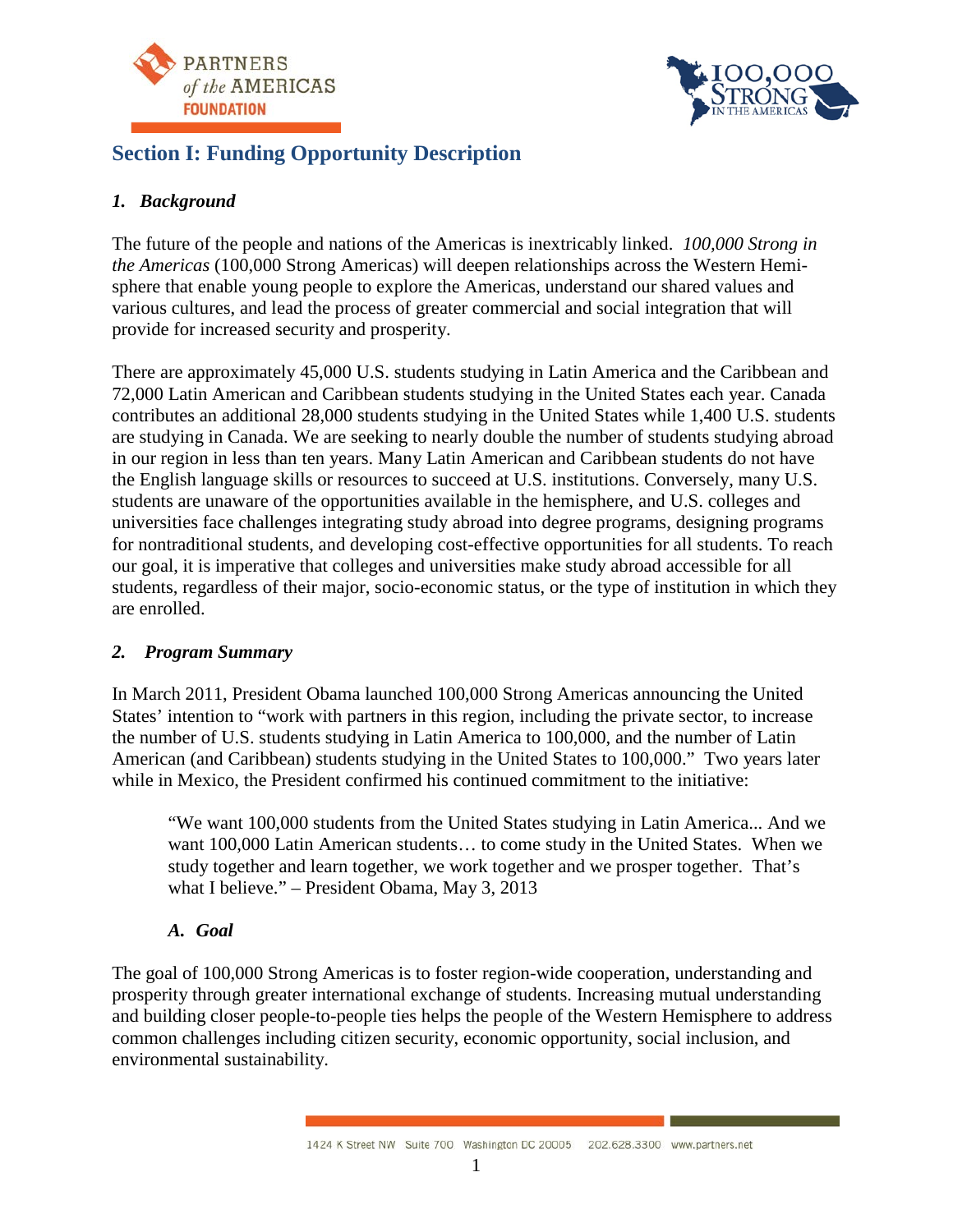



In support of the goal of achieving 100,000 students studying abroad annually in each direction by 2020, Partners of the Americas (Partners), NAFSA: Association of International Educators and the U.S. Department of State (DOS) are working together to increase opportunities for academic mobility between the United States and the countries of the Western Hemisphere. This public-private partnership seeks to leverage up to \$10 million in resources annually in a costeffective manner to innovate and bring the initiative to the necessary scale.

#### *B. Purpose*

The purpose of the Promoting Study Abroad Partnerships for Innovation and Collaboration competition is to provide institutional grants to higher education institutions (HEIs; these include colleges, community colleges, universities and other institutions of higher education) in order to identify innovations for increased bi-directional collaboration in the Western Hemisphere to increase study abroad

We envision that innovations are likely to include proposed activities that address many of the following topics that were discussed at the 2014 100,000 Strong in the Americas Capacity Building Workshop and the 2012, 2013 and 2014 [NAFSA Latin America Fora:](http://www.nafsa.org/Find_Resources/Publications/Periodicals/Epublications/New_Approaches_to_Cooperation_with_Latin_America/) smart collaboration; language barriers; diversity and inclusion; alumni engagement; communication and marketing; quality, accreditation, and credit transfer; service and service learning; resource development; incoming student housing plans; and safety and security. Another example of an innovative idea is to incorporate variations on traditional study abroad models toward 100,000 Strong Americas goals such as student and faculty engagement through service learning.

The main focus of the grants is to provide incentive grants to HEIs to leverage institutional commitment to increasing study abroad in the Western Hemisphere. See "Expected Results" section below for more details. While the Innovation Fund does not provide direct scholarships, applicant HEIs are encouraged to use a small portion of the grant to administer their own scholarships, travel grants, or partial-funding mechanisms to students to encourage study abroad between the eligible countries. The Review Committee understands that a small institutional grant does not, in itself, create a sustainable long-term program. However, applicants should convincingly convey how this initial grant will set in motion additional plans and resources that will extend beyond the grant period supporting attainment of the goals of 100,000 Strong in the Americas. Proposals can focus on increasing outbound opportunities from the US for students to study in the Western Hemisphere, especially where the current numbers are lowest; on expanding the capacity for institutions to send students to the United States and for partner U.S. institutions to host them; or offer models that integrate increased flow in both directions. For example, U.S. HEIs may propose to provide small sub-grants to students in order to have an impact on individual students' study abroad decisions as well as their ability to "find a way" to follow through on their study abroad plans. The most competitive proposals will demonstrate how limited resources can effectively mobilize the greatest number of students to study abroad during the grant period and beyond. Proposals may involve new institutional partnerships or build on existing partnerships, but in all cases should demonstrate strong institutional support from the partnering institutions involved. Short-term and long-term programs are eligible, as long as students receive some level of academic credit from their home institution. Proposals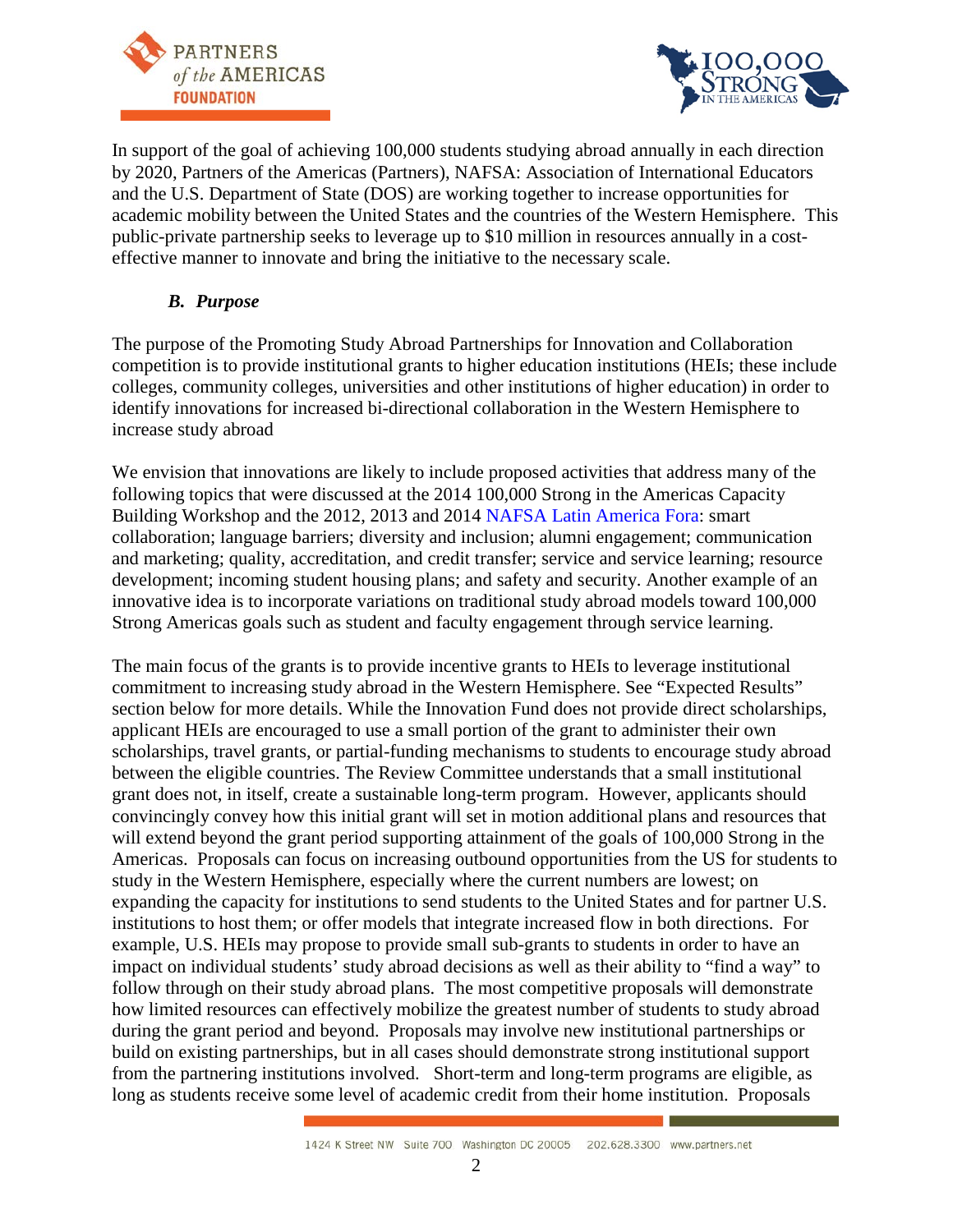



that convincingly address inclusion and diversity in study abroad to provide study abroad access to underserved/underrepresented populations will be viewed favorably.

### *C. Expected Results*

HEIs that are successful in implementing innovation grants will demonstrate increased capacity to develop and administer study abroad programs that receive and/or send students between the United States and countries in the Western Hemisphere. These HEIs:

- Will demonstrate increased awareness of the barriers to study abroad at their institution;
- Will each possess a new model to engage students in the Western Hemisphere and
- Will demonstrate an increase in the number of effective partnerships between U.S. and non U.S. HEIs in the Western Hemisphere above and beyond what would have taken place without the grant.

# **Section II: Award Information**

### *1. Estimate of Funds Available and Number of Awards Envisioned*

The intent of this competition is to award approximately eight (8) 100,000 Strong in the Americas Innovation grants of approximately \$25,000 each to HEIs across the Western Hemisphere. The DOS, NAFSA and Partners of the Americas reserve the right to fund any or none of the applications submitted, and may or may not select 100,000 Strong Americas Innovators. Please refer to Section I, the Funding Opportunity Description for a complete statement of goals and expected results.

#### *2. Start Date and Period of Performance*

Winning awards will be announced no later than April 15, 2015 and the period of performance will be from May 15, 2015 to May 14, 2016.

#### *3. Type of Award*

The Partners of the Americas Innovation Fund plans to award grants to successful applicants for this program. Grant awardees will be responsible for keeping the Fund's staff updated on the achievement of proposed program activities and interventions through a Washington, DC based Program Director and Program Officer, who will be substantially involved in the following areas:

- Approval of the Recipient's reports including Quarterly Reports and regular updates on student engagement, faculty and administrator outreach;
- Approval of Budgets;
- Approval of additional expenditures;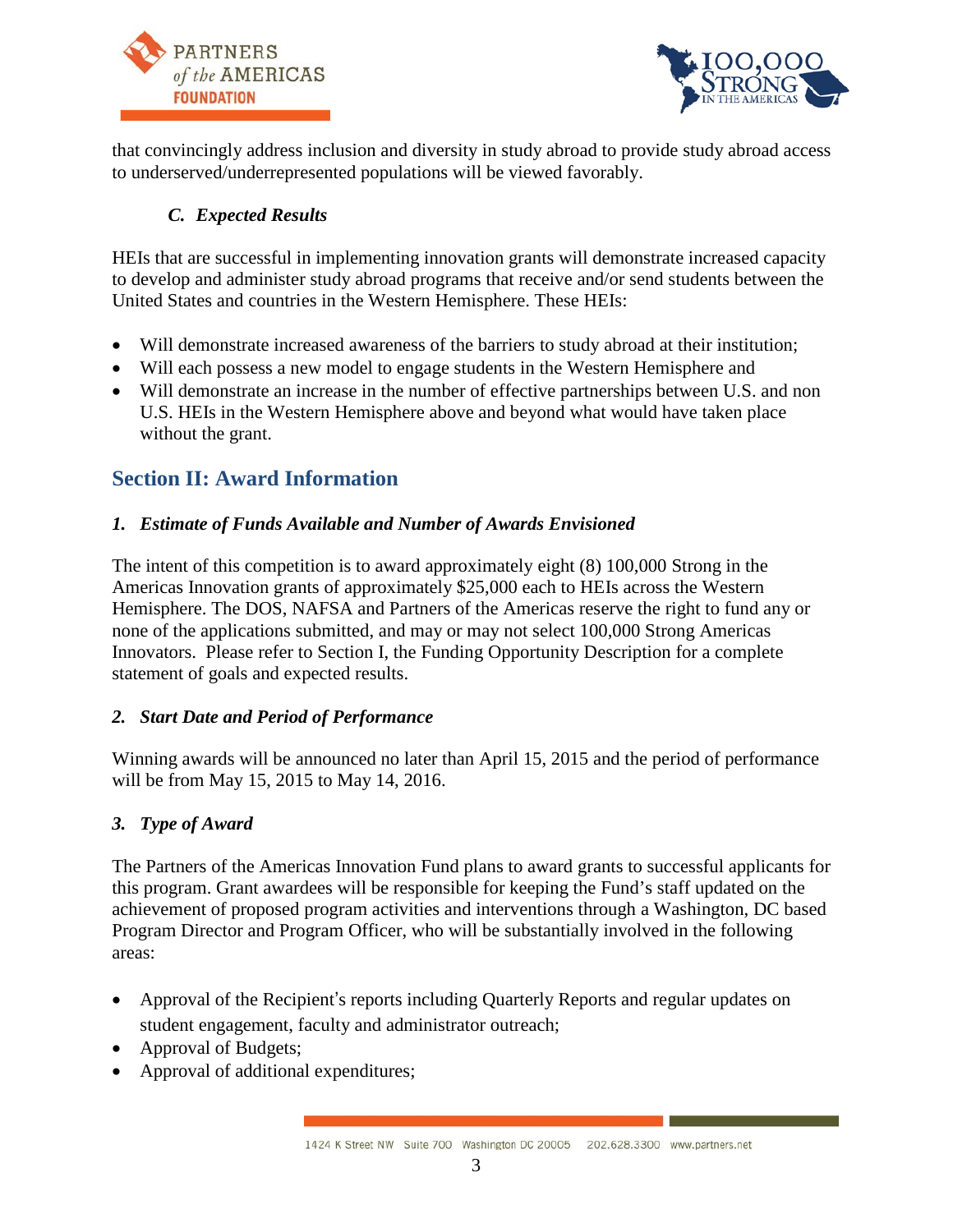



• Approval of the Recipient's Activity Monitoring and Evaluation Plan.

### **Section III: Eligibility Information**

#### *1. Eligible Applicants*

HEIs located and legally registered in the Western Hemisphere are eligible to apply for grants from the competition Promoting Study Abroad Partnerships for Innovation and Collaboration This competition seeks to receive applications from a diversity of HEIs, including both public and private institutions, 4-year and shorter-term degree issuing institutions, large, small, and rural and urban institutions. The intention of selecting from these categories of institutions is to ensure that the selected institutions represent the broadest diversity of HEI profiles so that successful innovations have the greatest possibility of replication across the institutions that will ultimately be critical to reaching the overall goal of 100,000 Strong Americas.

Bi-national Centers (BNCs) are eligible to compete as prime applicants or in partnership with HEI primes. (Bi-national Centers are autonomous, foreign institutions dedicated to the promotion of mutual understanding between the host country and the United States.) If a BNC is competing as prime, it must compete in partnership with at least one other in-country HEI (in addition to a partner HEI or HEIs). Also, if a BNC is competing as prime and is unable to issue credit themselves, they must ensure that students who participate in the proposed study abroad program will receive some level of academic credit from an identified HEI partner in the proposal. Proposals should focus on creating sustainable study abroad programs within HEIs; those whose primary focus is support for BNC language training programs as preparation for study abroad are not eligible.

In order to increase the diversity of participating institutions, the review panel reserves the right to give preference to institutions that have not previously received Innovation Grants, but all are encouraged to apply.

#### *2. Cost Sharing or Matching Fund Requirements*

In submitting a proposal, applicant HEIs should demonstrate a high-level commitment to increasing study abroad in both directions – to and from the US. One form of demonstrating this commitment is by providing matching resources – from the institution, the partner institution, an outside resource, or a combination – which contribute to the proposed activities. Applicants are strongly encouraged to provide cost sharing and additional funding from private sector partners in support of its proposed activities. There is no minimum or maximum percentage required for this competition. However, cost sharing by previous competition's winning proposals averaged more than 1.5 to 1. When cost sharing is offered, it is understood and agreed that the applicant must provide the amount of cost sharing as stipulated in its proposal and later included in an approved agreement. HEIs that demonstrate cost sharing that would not happen without this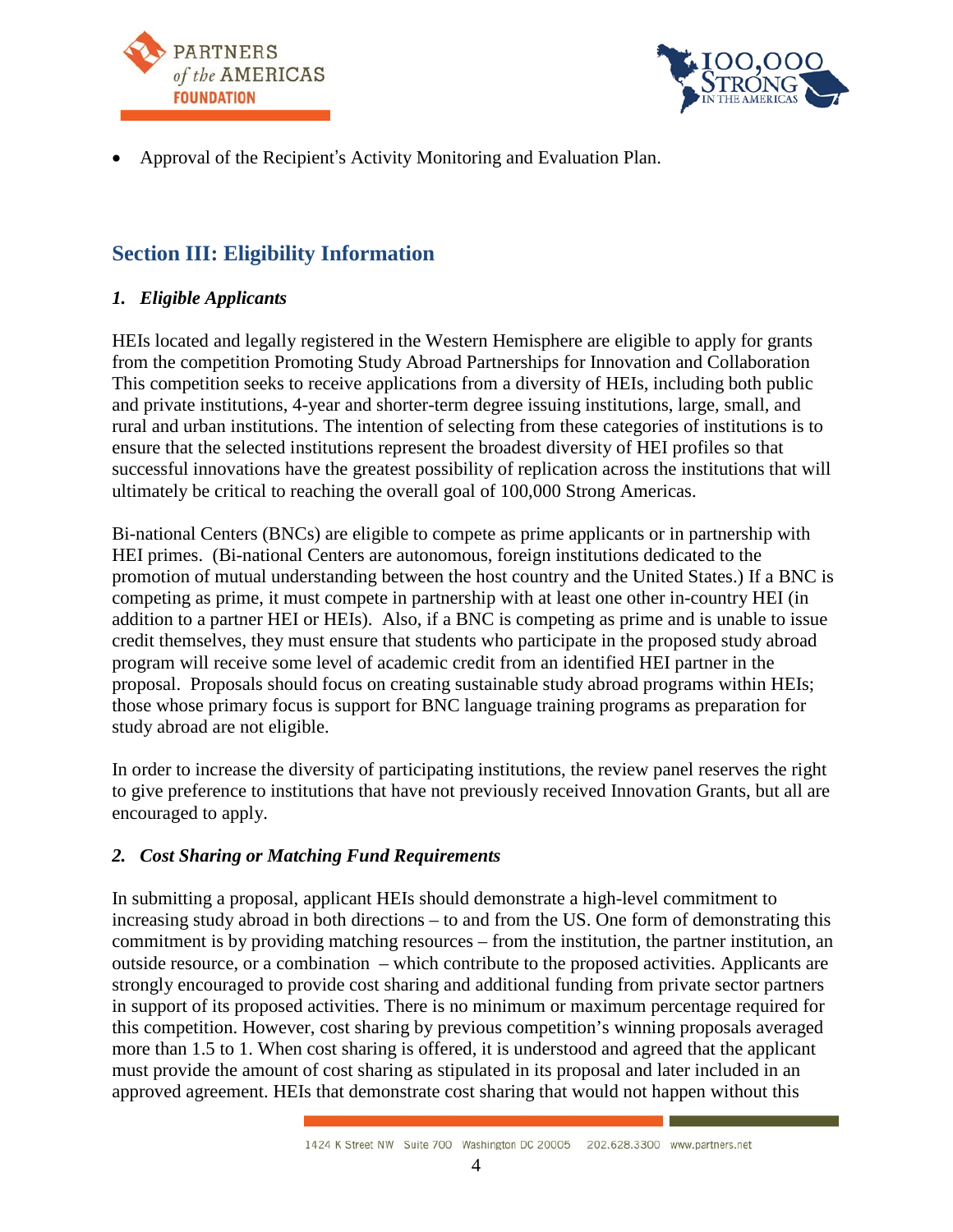



grant money will be considered favorably, as an incentive to bring additional local resources to bear on increasing study abroad in the region.

# **Section IV: Application and Submission**

### *3. Online Submission Process*

Applications can only be submitted online through the application link on the 100,000 Strong in the Americas website, [http://www.100kstrongamericas.org](http://www.100kstrongamericas.org/) by the deadline indicated on the cover page of this solicitation. The application link on the website may be accessed by clicking the "Educate" button. Applications may only be submitted in **English.**

Any prospective Applicant desiring an explanation of this Competition must request it by posting the question to<http://bit.ly/1BLqE0q> by the submission deadline indicated on the cover page of this solicitation.

Oral explanations or instructions given before an award is disbursed will not be binding. **No applications will be accepted via email.** If an HEI decides to submit an application, it must be received by the closing date and time indicated on the cover page. The Applicant must comply with the instructions for submission included herein. Applications that are received late or are incomplete will not be considered in the review process.

All applications received by the closing date and time will be reviewed for responsiveness and programmatic merit in accordance with the specifications outlined in these guidelines and the application format.

#### *4. Technical Application Format*

Applications must not exceed 10 pages, utilizing Times New Roman 12-font size, single spaced,

typed in standard  $8\sqrt{2x}11$  paper size with one-inch margins both right and left, and each page numbered consecutively. Cover page, dividers, table of contents, annexes will not count toward the page limitation. Any additional pages that exceed the 10-page limitation will not be reviewed by the Evaluation Committee. **Submissions should be submitted as one single PDF file. The** 

#### **file should be saved as:** "**100K 6< Name of Institution>**"**.**

**Before hitting the submit button: please save a copy of the completed application for[m as](http://www.adobe.com/products/acrobat/print-to-pdf.html)  [an Adobe PDF](http://www.adobe.com/products/acrobat/print-to-pdf.html) for your records and attach a copy at the beginning of the proposal PDF you are uploading below (preferred) or upload a separate PDF file of this application ONLY if you cannot combine them.** 

Applications shall demonstrate the Applicant's capabilities and expertise with respect to achieving the goals of this project. Therefore, it should be specific, complete and presented concisely. It should take into account and be arranged in the order of the technical evaluation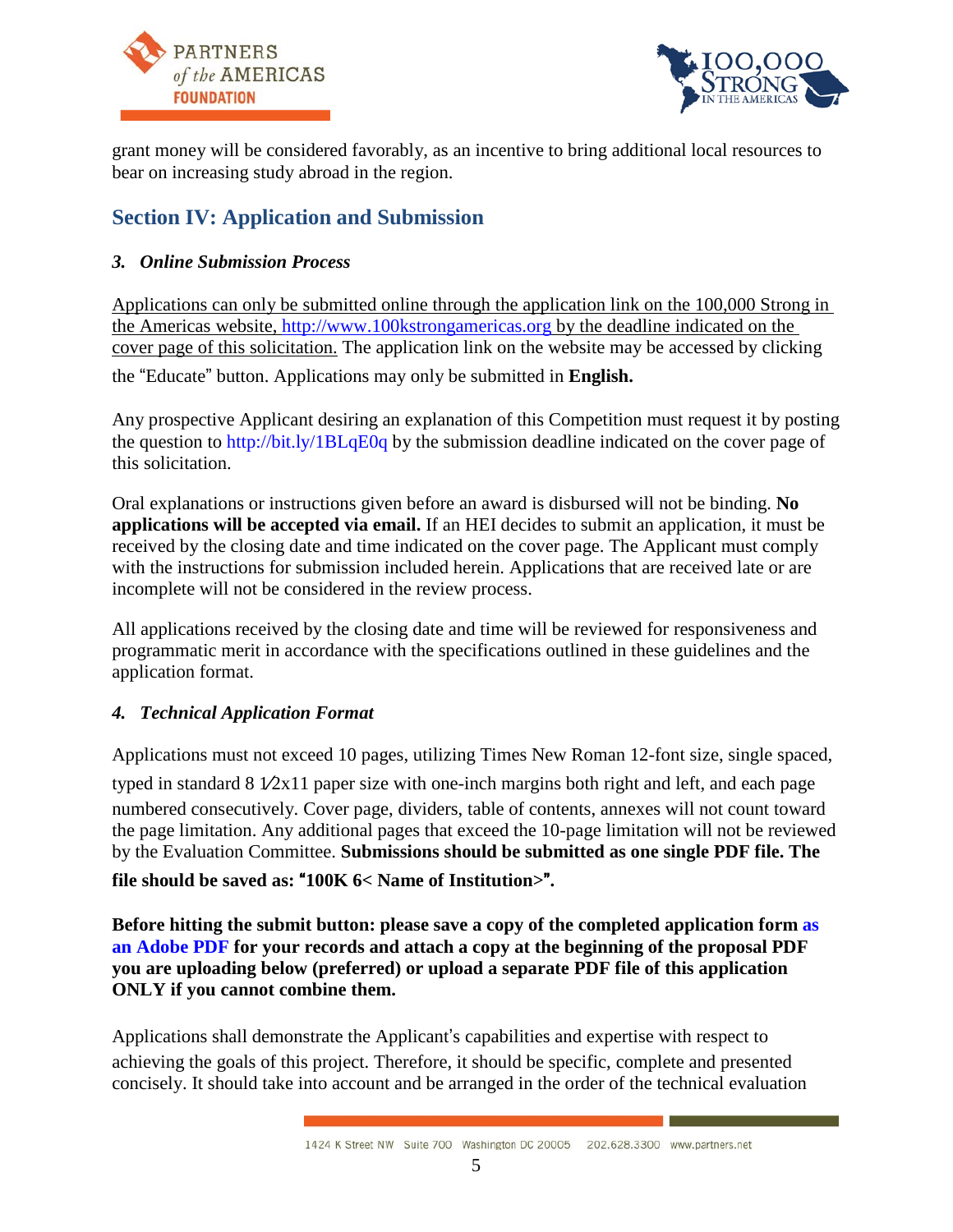



criteria described below. Important note: Only the pages of submitted documents that are within established page limits will be reviewed by the Evaluation Committee.

### **Section V: Application Review**

### *A. Cover Page*

A single page with the project title and the name of the Applicant clearly identified. In addition, the Cover Page should provide a contact person for the Applicant, including this individual's name (both typed and his/her signature), title or position with the organization/institution, address, telephone and fax numbers and e-mail address. Partner institution(s) if applicable should clearly be displayed. State whether the contact person is the person with authority to contract for the Applicant, and if not, that person should also be listed with contact information.

#### *B. Table of Contents*

Applicants must list all parts of the technical application, with page numbers and attachments.

### *C. Executive Summary*

The Executive Summary counts towards the page limit and should not exceed two pages. The Executive Summary should briefly describe a) the proposed goals, b) the key activities and anticipated results, and c) managerial resources of the Applicant. This section should also describe how the overall project will be coordinated.

#### *D. Program Description*

In this section, Applicants should describe the proposed program, focusing on how they will achieve their program's objectives, how the program will make a significant contribution towards achieving the overall 100,000 Strong Americas objectives, and the areas for action identified by the higher education institution. The number of students moving North and/or South should also be clearly stated. Applicants shall elaborate in the program description the most effective way to coordinate and assist in the expansion and development of a successful program.

Applicants must propose innovations that they believe should be prioritized and explain why. Applicants must describe how the proposed innovation will enhance the flow of inbound and/or outbound students.

Applicants should describe a clear plan for engaging students, faculty and administrators in ongoing outreach on campus to support study abroad. The plan should include student participation in the reporting of the educational and cultural experiences that take place before, during and after the program. Creativity is encouraged.

Applicants should also describe any coordination activities they may initiate with support from Civil Society, Government Institutions, or Private Organizations as innovative strategies.

#### *E. Sustainability Plan*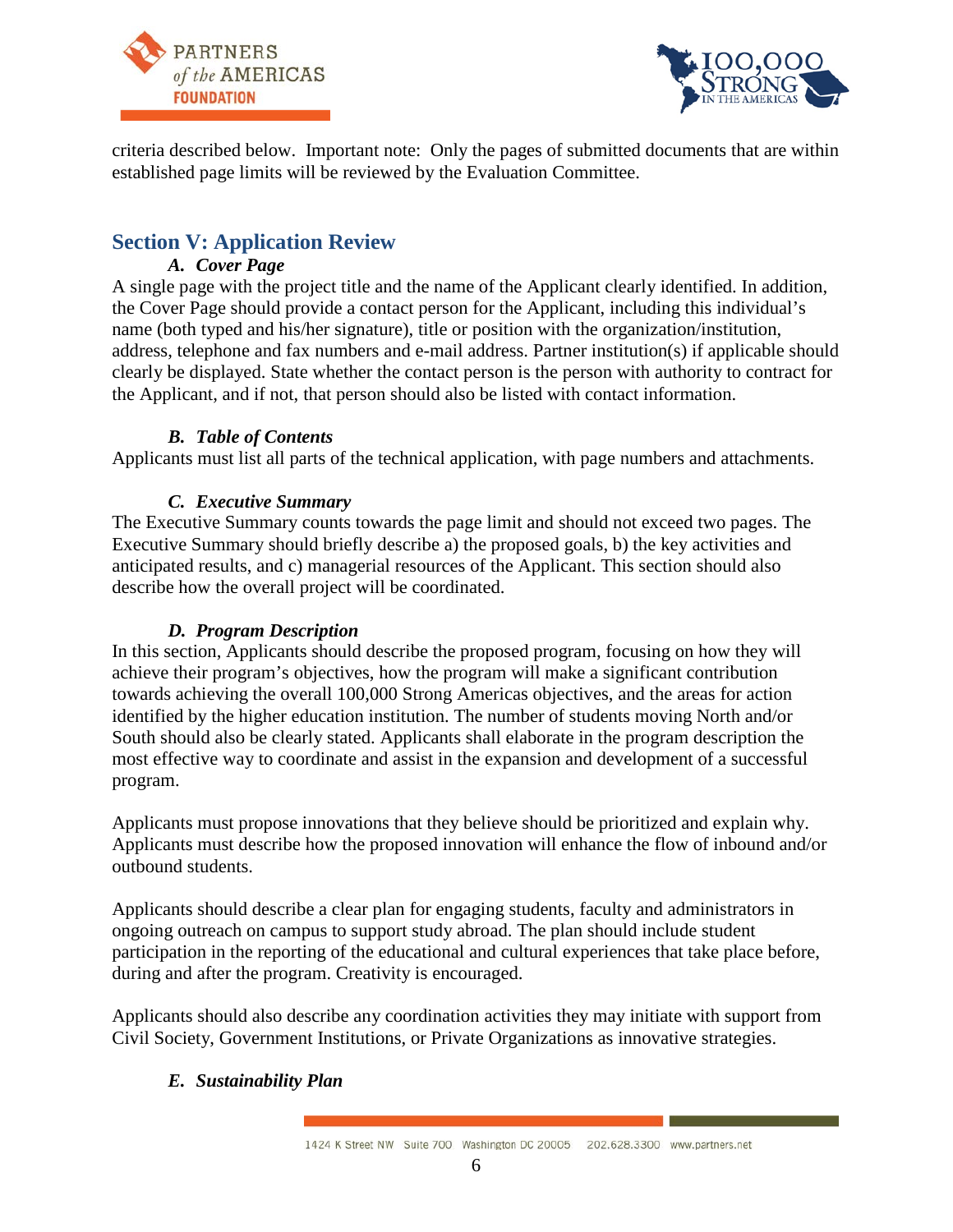



Applicants must describe what kind of impact the proposed program will have at all partnering institutions and how the proposed program will continue after the grant period has expired.

### *F. Institutional Capacity and Opportunities for Growth*

The Applicant must include a brief description of their current institutional capacity for academic mobility within the Western Hemisphere and around the world and an assessment of the specific challenges and opportunities at their institution for increasing study abroad in the Americas. Institutions with minimal experience should describe a desire to increase their capacity and steps needed to achieve their goals. Institutions with more robust international programs should describe how they will build on their current success and explain any barriers to increasing study abroad opportunities at their campus. All applicants should explain how the Innovation Grant will help them address any barriers and take advantage of the available opportunities.

In describing their management approach, Applicants must name the one person who will be ultimately responsible for implementation and reporting. **The CV or bio of the person identified must be included as part of the 5 page maximum of this annex.** You may also include a separate annex with up to 5 pages of letters of support from your institution, your HEI and other partner(s) joining you on this grant request if known and your international studies office. This is strongly encouraged.

### *G. Monitoring and Evaluation*

The Monitoring and Evaluation plan must explain how the Applicant proposes to monitor the program and assess program impact. The performance monitoring and evaluation plan shall address the following: Realistic plan for data collection methods and frequency of collection, sources of data, data verification, and responsible parties of data collection, including how baseline information will be compiled, and benchmarks, and the ways in which the collection, analysis and reporting of performance data will be managed under the project.

Applicants are encouraged to create their own indicators for their Monitoring and Evaluation Plans, however Partners reserves the right to modify indicators in consultation with winning applicants at the award stage in collaboration with awardees.

Applicants must also include a time line for implementation of activities that are presented in their Program Description section.

### **Section VI: Budget Application Format**

The proposed budget should provide cost estimates for the management of the program (including program monitoring). Applicants must provide a breakdown by elements of cost (i.e. cost figures for personnel, coordination activities, fringe, equipment, other) proposed. Applicants are strongly encouraged to keep the amount of indirect rate charged to the grant as low as possible. To date, winning applicants have proposed a combination of high matching funds and lower indirect costs. Please note: On the application form you will be asked to provide a U.S. dollar amount for the indirect costs charged to this grant.

Applicants must use the following budget summary template, naming activities and adding them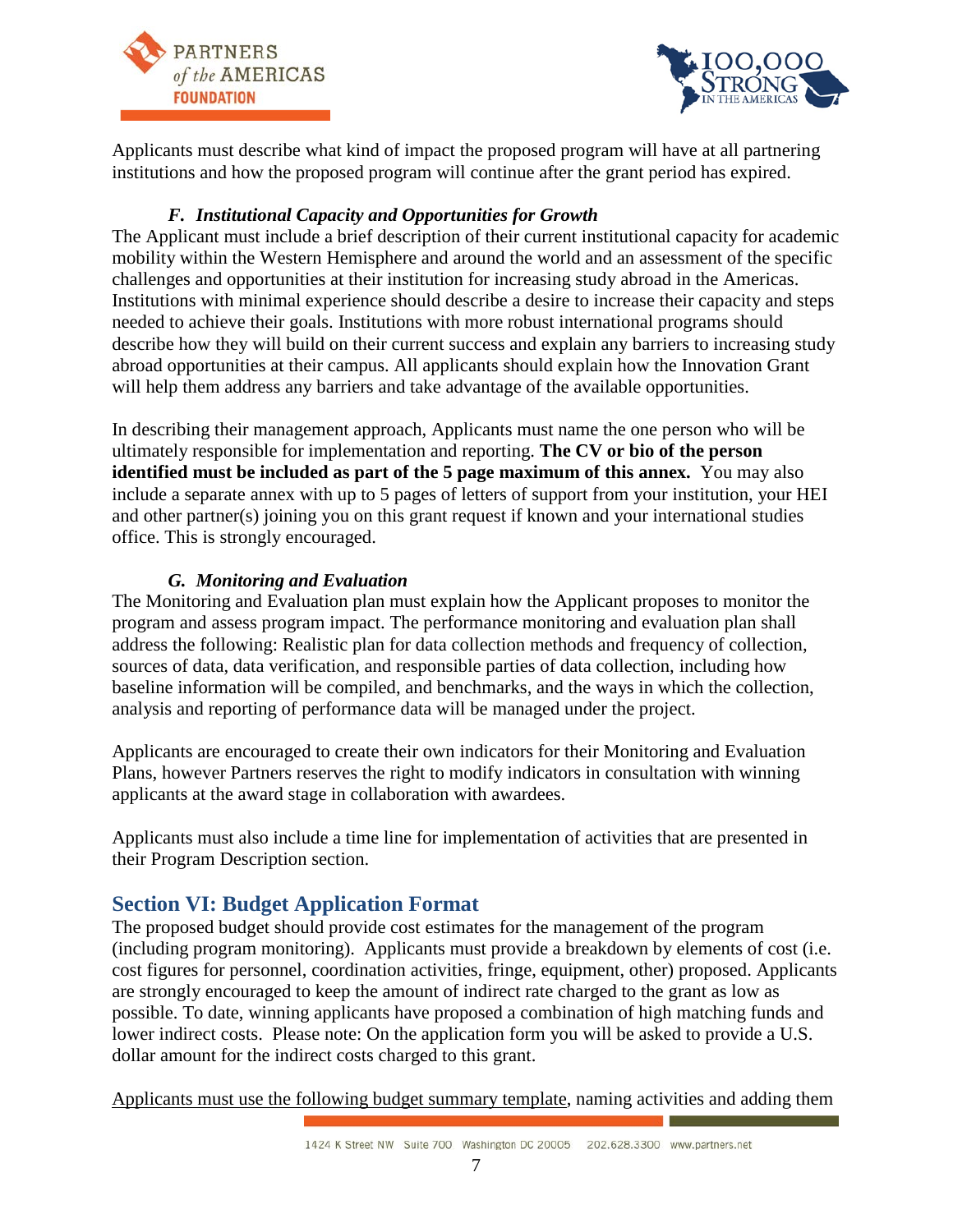



as needed, with detailed breakdowns as described in this section, and submitting as an unprotected Excel file:

#### **INSTITUTION NAME**

Program Budget

| <b>Budget Category</b>      | <b>Requested Funds</b> | <b>Cost Share</b> | <b>Total</b> |
|-----------------------------|------------------------|-------------------|--------------|
| Personnel                   |                        |                   |              |
| Program Costs               |                        |                   |              |
| Activity 1                  |                        |                   |              |
| <b>Activity 2</b>           |                        |                   |              |
| <b>Other Costs</b>          |                        |                   |              |
| <b>Additional resources</b> |                        |                   |              |
| (cost share) brought in     |                        |                   |              |
| from outside sources        |                        |                   |              |
| <b>Indirect Costs</b>       |                        |                   |              |
| Total                       |                        |                   |              |

#### *Budget Narrative*

Applicants must provide detailed budget explanations and supporting justification of each proposed budget line item. The budget narrative must briefly describe programmatic relevance and clearly identify the basis of estimate (i.e., how the budget number was determined fair and reasonable) for each cost element.

### **Section VII: Evaluation Criteria**

The criteria outlined below will be used to evaluate applications submitted in response to this solicitation.

#### **1. Technical Proposal (80%)**

- a) Program Description- 40%
- b) Sustainability Plan- 15%